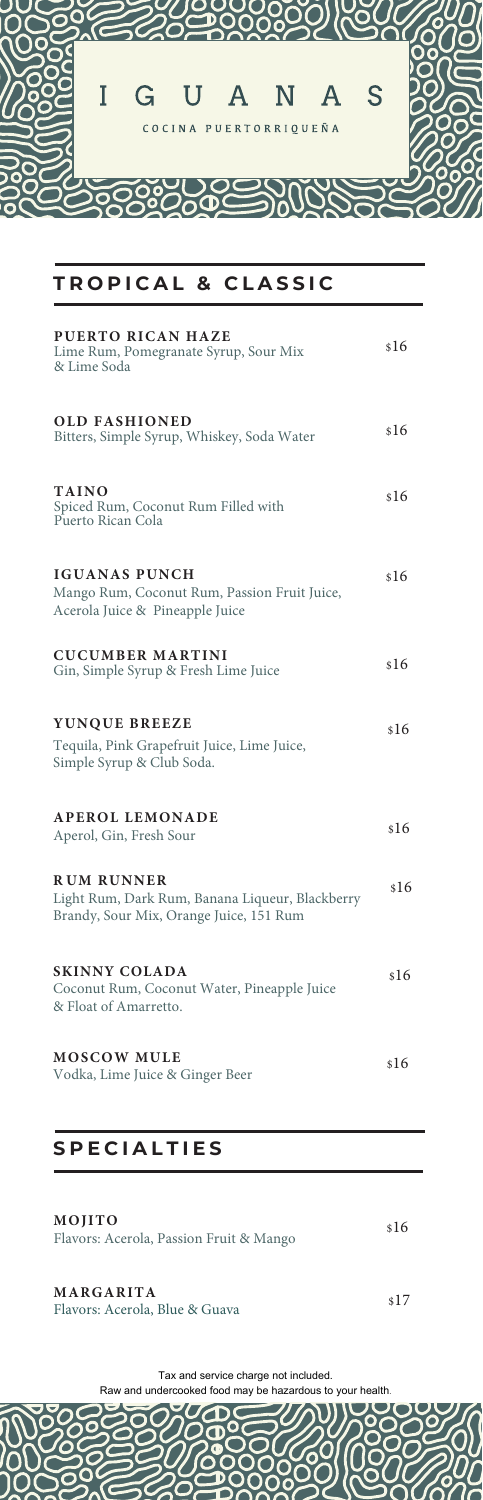

### **WINE S**

#### **4 1 " 3 , - \* / (**

Mionetto Prosecco Glass \$14 Bottle \$55 Carafe \$28

**8 ) \* 5 &** Justine Rose Glass \$14 Bottle \$55 Carafe \$28

Placido Pinot Grigio Glass \$14 Bottle \$55 Carafe \$28

Leira Albariño Glass \$12 Bottle \$50 Carafe \$24

Kendall Jackson Savignon Blanc Glass \$14 Bottle \$55 Carafe \$28

Honig Sauvignon Blanc Glass \$16 Bottle \$65 Carafe \$32

Mer Soleil by Caymus Glass \$14 Bottle \$60 Carafe \$28

#### **3 & %**

Toser Ribera Del Duero Glass \$15 Bottle \$60 Carafe \$30

Robert Mondavi Pinot Noir Glass \$14 Bottle \$55 Carafe \$28

Josh Legacy Red Blend Glass \$14 Bottle \$55 Carafe \$28

Pulenta Malbec Glass \$16 Bottle \$60 Carafe \$32

Decoy Merlot

Glass \$16 Bottle \$62 Carafe \$32

Bonanza Cabernet Sauvignon by Caymus Glass \$15 Bottle \$60 Carafe \$30

Suite Petite Petite Sirah by Chronic Cellars Glass \$14 Bottle \$58 Carafe \$28

#### **BEER S**

| LOCAL DOMESTIC                                                         |                          | DRAFT BEER \$8                 |            |  |
|------------------------------------------------------------------------|--------------------------|--------------------------------|------------|--|
| Medalla Light<br>Magna                                                 | \$8<br>\$8               | PRIVATE LABEL<br>Rio Mar Lager |            |  |
| <b>IMPORTED</b><br>Corona<br>Coors Light<br>Michelob Ultra<br>Heineken | \$8<br>\$8<br>\$8<br>\$8 | Draft<br><b>Bottle</b>         | \$8<br>\$8 |  |

Tax and service charge not included. Raw and undercooked food may be hazardous to your health.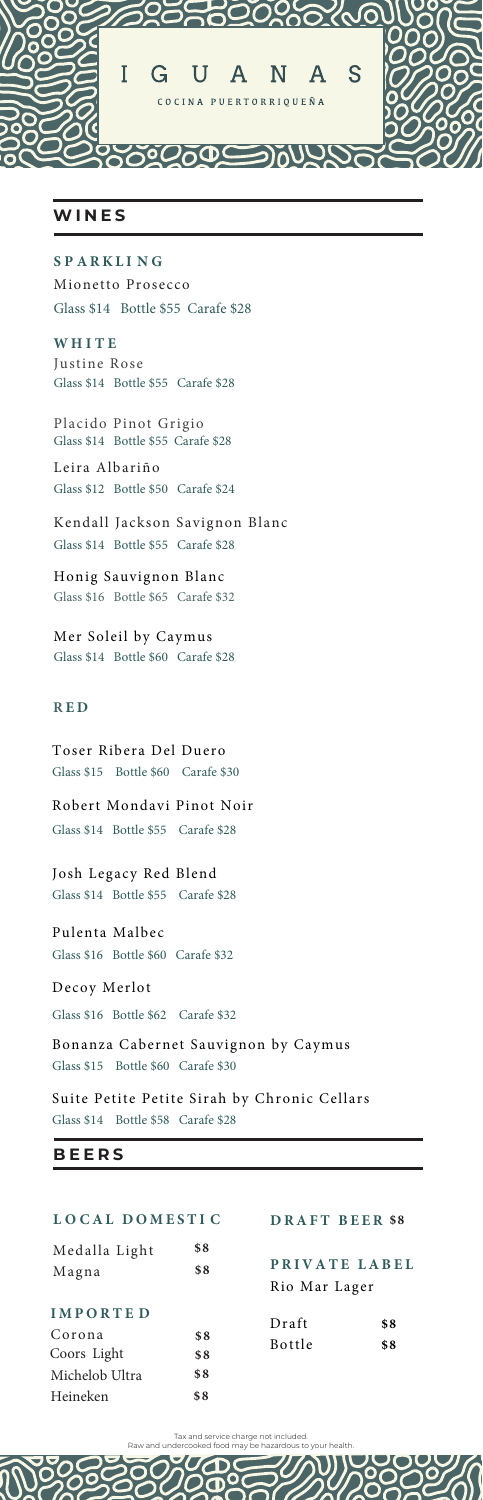

**16** GF

# **SOUPS & SALADS**

### CARIBBEAN CAPRESE SALAD

Campari Tomatoes, Local Farm Mozzarella Cheese, Guava Shell, Fresh Basil & Tamarind Balsamic Glaze

#### RIO MAR SALAD

Farmers Green, Mesquite Bacon, Black Beans, Cherry Tomatoes, Papaya & Caribbean Cherry Vinaigrette

#### **17** GF Crispy Jamonilla, Annatto Oil & Arañitas ASOPAO DE POLLO **\$12** GF

ROOT VEGETABLES

Chicken & Rice Soup

 $GF$  CREAM OF \$12  $GF$ 

**\$12**

# **- ERS**

| PIONONO                                        |  |
|------------------------------------------------|--|
| Sweet Plantains Stuffed with<br>Beef Picadillo |  |

GAMBAS AL BARRILITO Garlic Shrimp, Barrilito Rum & Lemon Sauce

## IGUANAS SAMPLER

Sorullitos, Alcapurrias, Pastelillos de Pizza & Mother Sauce

## PORK BELLY PROSCIUTTO

Slow Cooked Pork Belly Wrapped with Smoked Prosciutto, Sun-dried Cherry & Guava Sauce

### TENDERLOIN ESCABECHE BATATA Sweet Potato Cup Filled with

Filet Mignon, Oregano Garlic & Braised Onion Sauce

- **12** GF **18** GF MOFONGO & KAN-KAN Mini Mofongos, Kan-Kan Pork Belly Chop, Ajillo Sauce & Molasses
- **16** CASSAVA & SEVEN GRAINS Cassava Cup on Seven Grains Fricassee  $$15$   $^{\text{GF}}$
- **19 / \$32 \$14 / \$ 26** share share CROQUETAS DE JAMÓN Black Forrest Smoked Ham Croquettes, Sun-dried Tomatoes Alioli
- **18 / \$34 \$11 / \$ 20** GF share share QUESO CON GUAYABA Fried Local Cheese & Guava Sauce
- $$18$  /  $$32$  GF CHICKEN **\$14 / \$ 26** share share CHICHARRONES Boneless Chicken Thighs Seasoned, Plantain Chips & Mother Sauce

Indicates Gluten Free. \*Cook to order, consuming raw or under cooked meats could increase your risk or food borne illness. Tax and service charge not included. "Dishes may contain Allergens. If you have any dietary requirements please speak to a staff member".